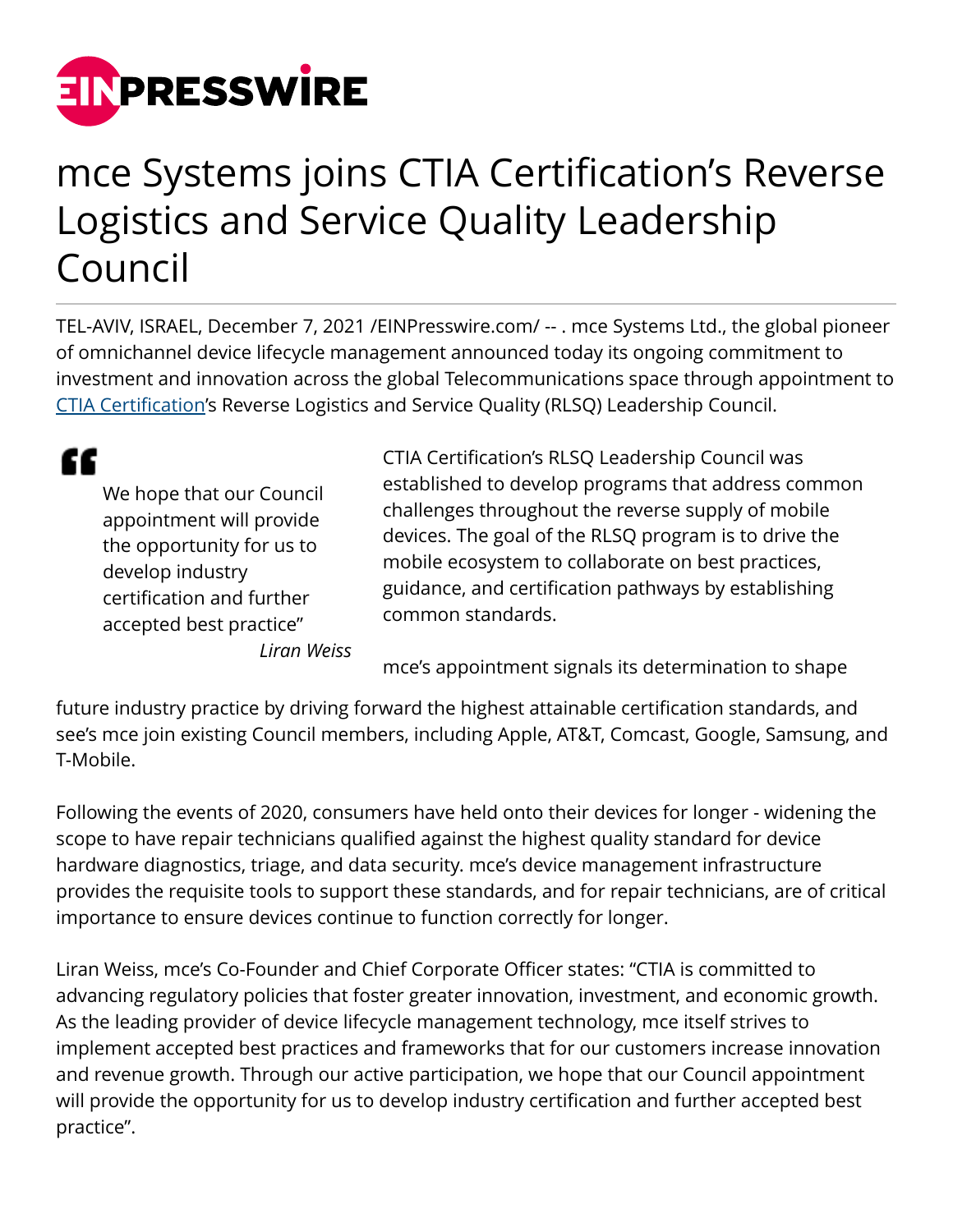mce Systems provides to Mobile Operators a device management service infrastructure that enables fully integrated, omnichannel device-related customer journeys in this "new normal" of customer needs. Whether the consumer is at home, on the move, or in-retail, mce's device management architecture allows mobile operators to drive integrated marketing, sales, and customer service program automation.

Full details about mce Systems' device service infrastructure, including its new AI-led device cosmetic condition assessment tool, is available upon request.

## Editor's Notes:

mce Systems is a pioneer in Omni-channel device lifecycle management, simplifying customers' lives and increasing both revenues and delivery efficiency for Operators and their Partners while creating more than \$2.5B of shareholder value to date. Its industry-leading solutions range across device diagnostics and care, trade-in with a price guarantee, and device returns. All are Omni-channel ready with world-class virtualization and provide fully integrated data management to anticipate customer needs around device-related customers issues (e.g., device health, upgrade timing). Over its more than 15 years of experience, mce Systems has become the trusted solution to Tier-1 Operators and Industry Partners.

Read more at www.mce.systems

Follow us on LinkedIn at<https://www.linkedin.com/company/mce-systems> Visit our Facebook page at <https://www.facebook.com/mceSystems>

Media contact: Jason Saunt mce System Ltd E: jason.s@mce-sys.com

Company contact: Liran Weiss, CCO mce System Ltd

Jason Saunt mce Systems [email us here](http://www.einpresswire.com/contact_author/3208727)

This press release can be viewed online at: <https://www.einpresswire.com/article/557528331>

EIN Presswire's priority is source transparency. We do not allow opaque clients, and our editors try to be careful about weeding out false and misleading content. As a user, if you see something we have missed, please do bring it to our attention. Your help is welcome. EIN Presswire, Everyone's Internet News Presswire™, tries to define some of the boundaries that are reasonable